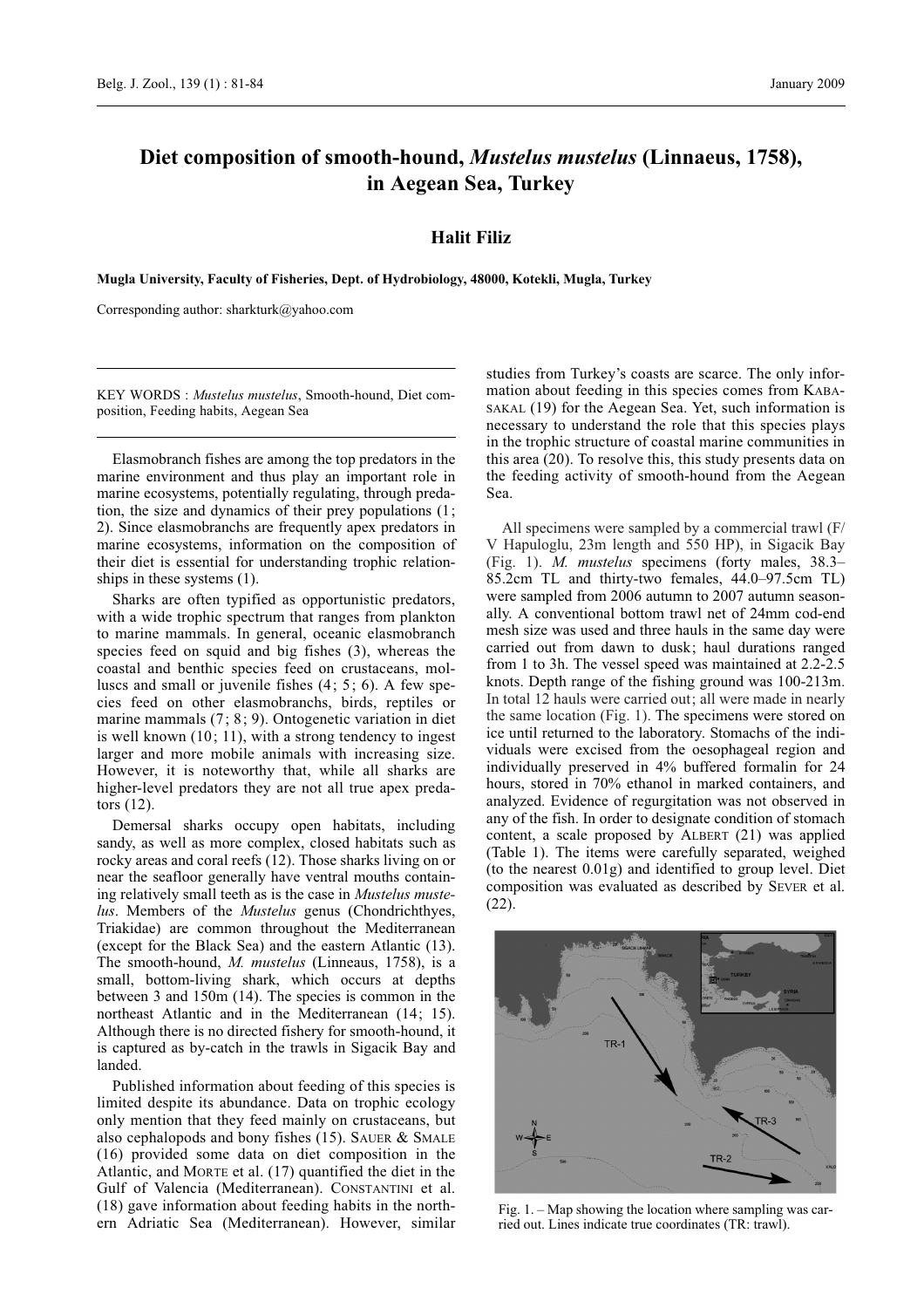### TABLE 1

Definition of digestion status of prey

| <b>Status</b> | <b>Definition</b>                                       |
|---------------|---------------------------------------------------------|
|               | Fresh; prey without signs of digestion.                 |
| П             | Digestion just started; prey intact except for the more |
|               | delicate parts                                          |
| Ш             | Moderately digested; prey clearly affected by digestion |
| IV            | Severely digested; prey highly fragmented               |
|               | Digestion almost complete; unidentifiable remains or    |
|               | indigestible parts only                                 |
| VI            | Digestion complete; stomach empty                       |

In order to investigate the diet in the smooth-hound, I analysed the contents of seventy-two sharks. From these forty-three (59.7%) had food, twenty-nine (40.3%) were empty. According to the stomach content digestion scale (Table 1), the majority of the stomach contents (92.6%) was in category IV and higher, making it difficult to determine the prey items to low taxonomic levels. My data show that crustaceans and teleosts were the most important prey groups (MIP; IR $\ge$ 137, and %IRI=75.29 and %IRI=21.98, respectively) in the diet. Cephalopods constituted the secondary prey group (SP; 137>IRI>15; %IRI=2.20), whereas polychaetes (%IRI=0.53) were an occasional prey group (OP; IR $\leq$ 15) (Table 2). In order to determine whether any difference existed between seasons, stomach contents were examined for each season (Table 3). Generally, crustaceans and teleosts were found as important prey items in all seasons (Table 4).

#### TABLE 2

Percent number (%N), percent weight (%W), frequency of occurrence (%O), Index of Relative Importance (IRI) and percent Index of Relative Importance (%IRI) calculated for each prey item found in the stomachs of smooth-hound

| <b>Items</b>        |       | $\%N$ | $\%W$ | $\%$ O | <b>IRI</b> | %IRI  |
|---------------------|-------|-------|-------|--------|------------|-------|
| Polychaeta          |       | 4.12  | 0.79  | 2.56   | 12.58      | 0.53  |
| Crustacea           |       | 76.47 | 31.77 | 16.67  | 1803.93    | 75.29 |
| Cephalopoda         |       | 3.53  | 27.29 | 1.71   | 52.68      | 2.20  |
| Teleostei           |       | 15.88 | 40.15 | 9.40   | 526.85     | 21.98 |
| N                   | 72    |       |       |        |            |       |
| % of empty stomachs | %40.3 |       |       |        |            |       |

#### TABLE 3

Food items found for smooth-hound in Aegean Sea according to seasons.

| <b>Food Items</b>   | <b>Spring</b> |        | <b>Summer</b> |        | <b>Autumn</b> |        | Winter     |        |
|---------------------|---------------|--------|---------------|--------|---------------|--------|------------|--------|
|                     | <b>IRI</b>    | %IRI   | IRI           | %IRI   | <b>IRI</b>    | %IRI   | <b>IRI</b> | %IRI   |
| Polychaeta          | 7.13          | 0.37   | 12.53         | 0.53   | 9.35          | 0.53   | 11.46      | 0.81   |
| Crustacea           | 1324.77       | 68.27  | 1807.59       | 76.77  | 1392.93       | 79.13  | 1014.42    | 71.91  |
| Cephalopoda         | 53.11         | 2.74   | 57.60         | 2.45   | 51.95         | 2.95   | 54.63      | 3.87   |
| Teleostei           | 555.27        | 28.62  | 476.91        | 20.25  | 306.04        | 17.39  | 330.24     | 23.41  |
| Total               | 1940.28       | 100.00 | 2354.63       | 100.00 | 1760.27       | 100.00 | 1410.75    | 100.00 |
| IN                  | 22            |        | 14            |        | 18            |        | 18         |        |
| % of empty stomachs | 38.89         |        | 42.86         |        | 38.89         |        | 38.89      |        |

Comparison of food prevalence of smooth-hound according to seasons

| Food Items  | Spring     | Summer    | Autumn | Winter    |
|-------------|------------|-----------|--------|-----------|
| Polychaeta  | OΡ         | ΟP        | ΟP     | OΡ        |
| Crustacea   | <b>MIP</b> | MIP       | MIP    | MIP       |
| Cephalopoda | <b>SP</b>  | <b>SP</b> | SP     | <b>SP</b> |
| Teleostei   | MIP        | MIP       | MIP    | MIP       |

The percentage of sharks with empty stomachs was 40.3%, which is somewhat higher than that found by CAPAPE (23), SAUER & SMALE (16), and SMALE & COM-PAGNO (24) who reported 25.0, 13.3, and 8.7%, respectively. Both the percentage of empty stomachs and of the stomach contents in category IV (and higher categories) may be affected by long trawl hauls since the specimens were obtained from commercial trawl boats, and by the time interval that had elapsed between the field and the laboratory. In the lesser spotted dogfish, the time to evacuate food from the stomach varies according to the type of food and number of items consumed (25). For example, evacuation of 90% of the meal at 14ºC was completed in about 30h for one crustacean item with a thin exoskeleton, but evacuation took over 70h for two crustacean items with thicker, chitinous exoskeletons (25). The variety of prey items found in the diet of the smoothhound implies that it may be a generalist. Smooth-hound prey on a wide range of items (polychaetes, crustaceans, cephalopods, fish); although crustaceans and fish are their main food groups (Table 2).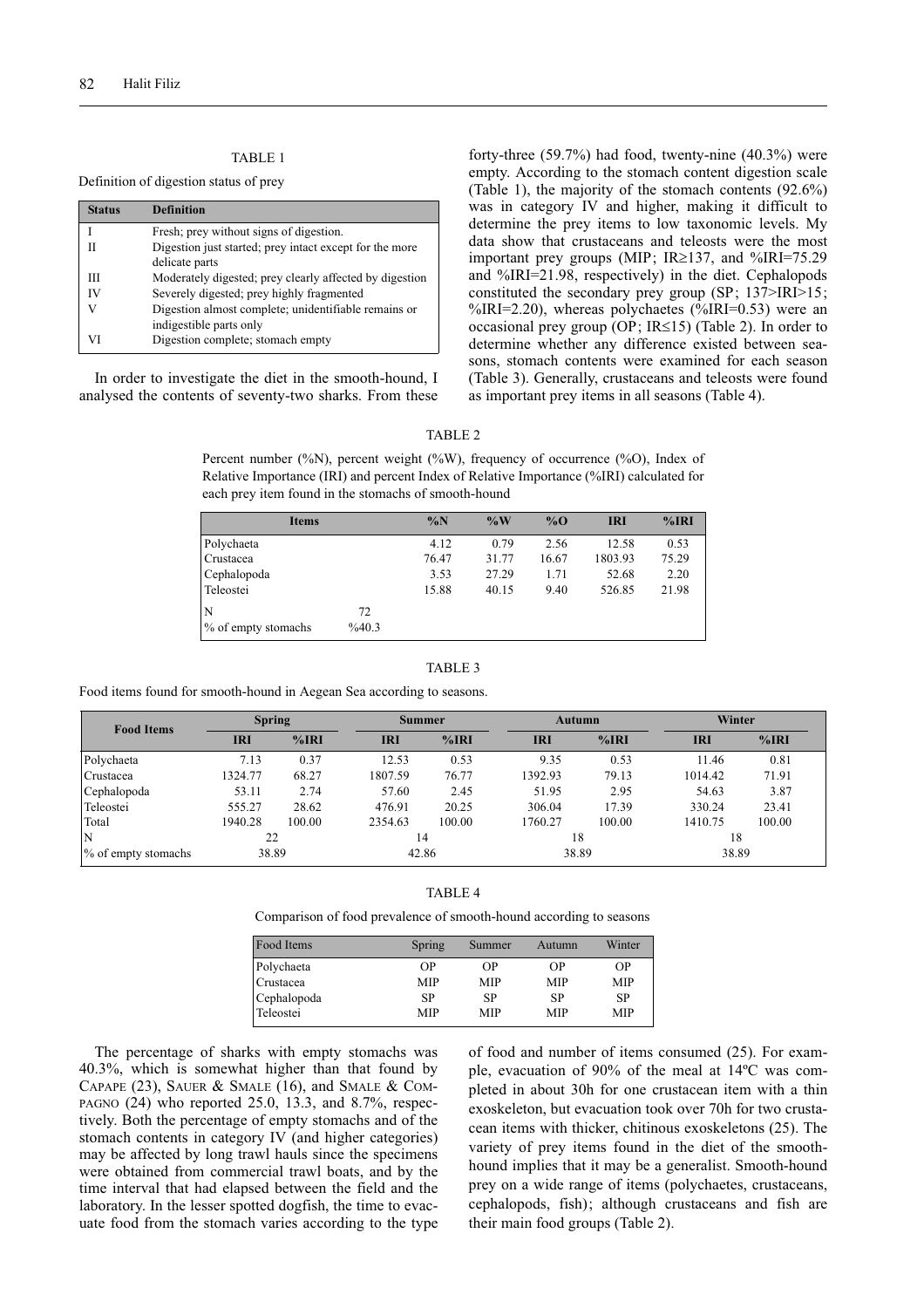Some bottom-dwelling species, such as the *Mustelus* have teeth modified for crushing hard-shelled invertebrate prey such as crustaceans and molluscs (26). Since they have molariform teeth, the dominance of crustaceans in the diet of smooth-hound is expected and this finding agrees with previous studies. CAPAPE (23) found the diet of smooth-hound to consist of crustaceans  $(\%0=59)$ , fishes (% $O=41$ ), and cephalopods (% $O=22$ ). SMALE & COMPAGNO (24) noted that the diet was composed of crustaceans  $(\%W=59.7)$ , cephalopods  $(\%W=27.4)$ , fishes  $(\%W=11.8)$ , and invertebrates  $(\%W=0.7)$ . CORTES (1) recorded the diet as crustaceans (%IRI=54.7), cephalopods (%IRI=31.6), fishes (%IRI=13.1), and invertebrates (%IRI=0.6). In Sigacik Bay, commercial trawlers target deep-water shrimps such as *Parapaneus longirostris* (Lucas, 1846) and *Plesionika heterocarpus* (Costa, 1871). These and other crustaceans are caught in abundance, which may imply that smooth-hound may select these abundant and available food item.

In contrast, SAUER & SMALE (16) recorded that the diet consisted of cephalopods (%IRI=92.5), crustaceans  $(^{\circ}\%IRI=6.5)$ , and fishes  $(^{\circ}\%IRI=0.1)$ . KABASAKAL (19) found cephalopods in only 2 of 15 stomachs of smoothhound but claimed that cephalopods are common prey items. However, it is an interesting finding that fishes are eaten by smooth-hounds as another main important prey item. Given that there is an intensive trawl fishery in the sampling area, this may suggest that the smooth-hound also feeds on wounded or dead animals in the fishing zone as an opportunist or scavenger.

In conclusion, this study indicates that the diet of smooth-hound is heterogenous and generalized. Crustaceans were consumed by most of the individuals, but teleosts represented a larger component of the total prey by mass. Cephalopods were less important numerically, but relatively more important gravimetrically. Polychaetes were relatively rare as prey. According to STERGIOU & KARPOUZI (27), fish that consume large decapods, cephalopods and fish (i.e. have a trophic level between 3.7 and 4.5) are considered as carnivores. With a trophic level of 3.8 (1), *M. mustelus* may also be considered as a carnivore.

## **ACKNOWLEDGEMENTS**

I would like to thank A. KURUCA (captain of "F/V HAPULOGLU") for their assistance in obtaining fish samples, and SC AKCINAR for helping to prepare the Fig. 1.

### **REFERENCES**

- 1. CORTES E (1999). Standardized diet composition and trophic levels of sharks. ICES Journal of Marine Science, 56:707- 715.
- 2. WHETERBEE B & CORTÉS E (2004). Food consumption and feeding habits. In: CARRIER JF, MUSIK JA & HEITHAUS M (eds), Biology of sharks and their relatives, CRC press. USA.
- 3. SMALE MJ (1991). Occurrence and feeding of three shark species, *Carcharhinus brachyurus*, *C. obscurus* and *Sphyrna zygaena*, on the Eastern Cape coast of South Africa. South African Journal of Marine Science, 11:31-42.
- 4. CORTES E & GRUBER SH (1990). Diet, feeding habits, and estimates of daily ration of young lemon shark, *Negaprion brevirostris* (Poey). Copeia, 1:204-218.
- 5. CARRASÓN CM, STEFANESCU C & CARTES JE (1992). Diets and bathymetric distributions of two bathyal sharks of the Catalan deep sea (Western Mediterranean). Marine Ecology Progress Series, 82:21-30.
- 6. SIMPFENDORFER CA (1992). Diet of the Australian Sharpnose shark *Rhizoprionodon taylori*, from northern Queensland. Journal of Marine and Freshwater Research, 49:757-761.
- 7. WETHERBEE BM, LOWE CG & CROWE GL (1996). Biology of the Galapagos shark, *Carcharhinus galapagensis*, in Hawaii. Environmental Biology of Fishes, 45:299-310.
- 8. HEITHAUS MR (2001). The biology of tiger sharks, *Galeocerdo cuvier*, in Shark Bay, Western Australia: sex ratio, size distribution, diet, and seasonal changes in catch rates. Environmental Biology of Fishes, 61:25-36.
- 9. FILIZ H & TASKAVAK E (2005). Food of Lesser Spotted Dogfish, *Scyliorhinus canicula* (Linnaeus, 1758), in Foca (The Northeast Aegean Sea, Turkey) in Autumn 2002. In: BASUSTA N, KESKIN C, SERENA F & SERET B (eds), Workshop on Mediterranean Cartilaginous Fish with Emphasis on Southern and Eastern Mediterranean, Turkish Marine Research Foundation, 23:60-68, Istanbul, Turkey.
- 10. BRICKLE P, LAPTIKHOVSKY V, POMPERT J & BISHOP A (2003). Ontogenetic changes in the feeding habits and dietary overlap between three abundant rajoids species on the Falkland Island's shelf. Journal of the Marine Biological Association of the United Kingdom, 83:1119-1125.
- 11. BETHEA D, CARLSON JK, BUCKEL JA & SATTERWHITE M (2006). Ontogenetic and site-related trends in the diet of the atlantic sharpnose shark *Rhizoprionodon terraenovae* from the northeast gulf of Mexico. Bulletin of Marine Science, 78(2):287-307.
- 12. BENNETT M (2005). The role of sharks in the ecosystem (Internet address: http://affashop.gov.au-12995\_roleshark\_24feb05.pdf).
- 13. BRANSTETTER S (1986). Triakidae. In: WHITEHEAD PJP, BAU-CHOT M-L, HUREAU J-C, NIELSEN J & TORTONESE E (eds), Fishes of the north-eastern Atlantic and Mediterranean, Vol. 1. UNESCO, Paris, pp. 117-121.
- 14. WHITEHEAD PJP, BAUCHOT ML, HUREAU JC, NIELSEN J & TORTONESE E (eds) (1984). Fishes of the North-eastern Atlantic and the Mediterranean. Unesco, Paris, 1, p. 510.
- 15. COMPAGNO LJV (1984). FAO species catalogue. Vol. 4. Sharks of the world. An annotated and illustrated catalogue of shark species known to date. Part 2 - Carcharhiniformes. FAO Fish. Synop., 125(4/2):251-655.
- 16. SAUER WHH & SMALE MJ (1991). Predation patterns on the inshore spawning grounds of the squid *Loligo vulgaris reynaudii* (Caphalopoda: Lologinidae) off the south-eastern Cape, South Africa. South African Journal of Marine Science, 11:513-523.
- 17. MORTE MS, REDON MJ & SANZ-BRAU A (1997). Feeding habits of juvenile *Mustelus mustelus* in the western Mediterranean. Cahiers de Biologie Marine, 38:103-107.
- 18. CONSTANTINI M, BERNARDINI M, CORDONE P, GIULIANNI PG & OREL G (2000). Observations on fishery, feeding habits and reproductive biology of *Mustelus mustelus* (Chondrichtyes, Triakidae) in northern Adriatic Sea. Biologia Marina Mediterranean, 7(1):427-432.
- 19. KABASAKAL H (2002). Cephalopods in the stomach contents of four Elasmobranch species from the northern Aegean Sea. Acta Adriatica, 43(1):17-24.
- 20. GELSLEICHTER J, MUSICK JA & NICHOLS S (1999). Food habits of the smooth dogfish, *Mustelus canis*, dusky shark, *Carcharhinus obscurus*, Atlantic sharpnose shark, *Rhizoprionodon terraenovae*, and the sand tiger, *Carcharias taurus*, from